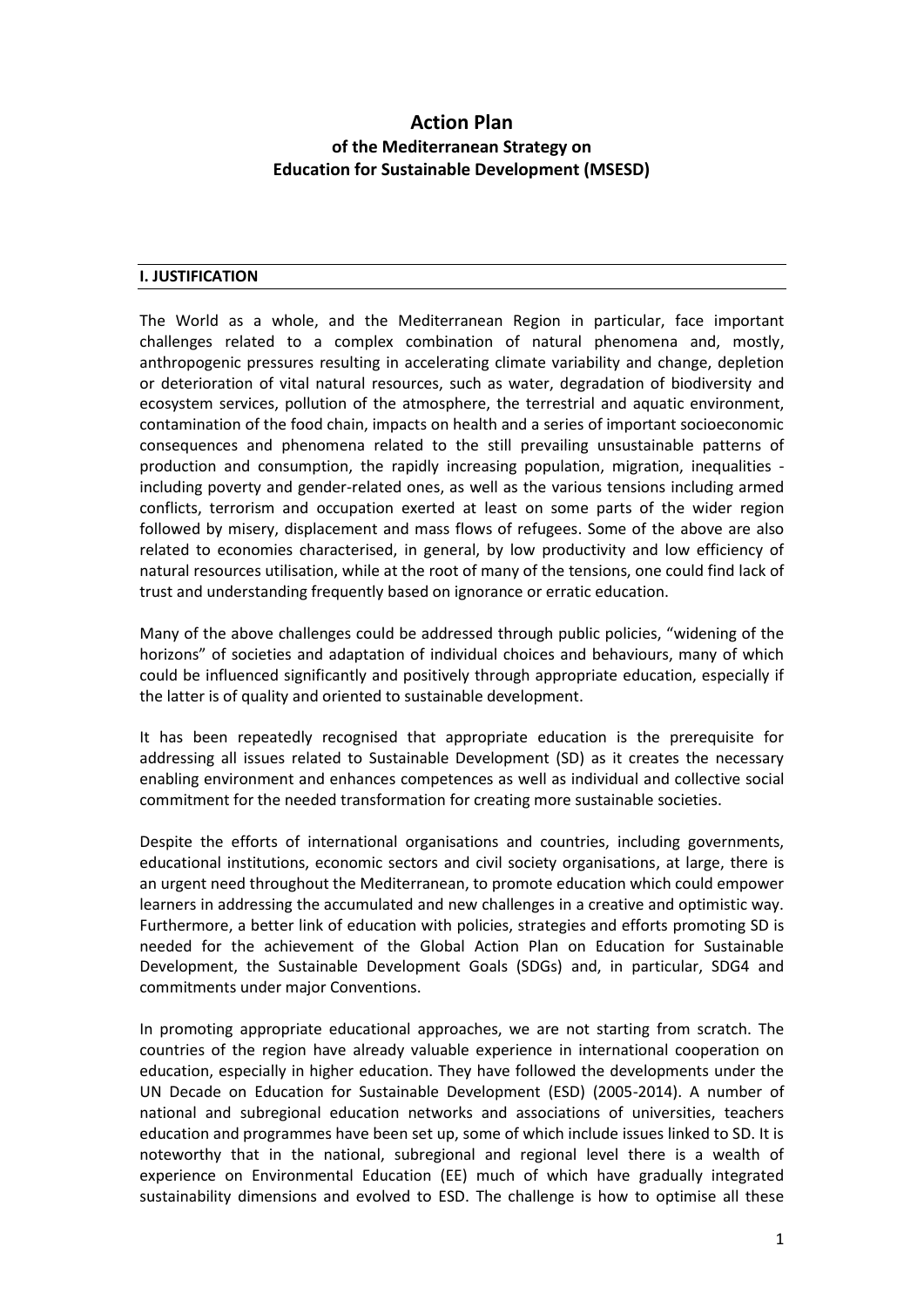initiatives and their potential in order to promote ESD and SD at regional/Mediterranean level.

To address this challenge, which extends from the classroom to the information provided by the media and the related multidisciplinary research, international/regional cooperation on ESD has been identified as a top priority by all countries and has led to the adoption of the Mediterranean Strategy on Education for Sustainable Development (MSESD), a visionary and progressive policy document which, however, is still unevenly introduced and implemented in the various countries of the region. The present Action Plan aims at facilitating the countries to set the MSESD in motion through concrete programmes and synergies.

### **II. PREAMBLE**

The Mediterranean Strategy on Education for Sustainable Development (MSESD) was endorsed by the Union for the Mediterranean (UfM) Ministers of the Environment in Athens, on 13 May 2014. The Strategy was developed under the formal framework of the UfM, through a long participatory process involving international and national experts from universities, government departments, Non Governmental Organisations and Civil Society Organisations,in general, from the North and the South of the region in several consultations, scientifically-technically coordinated by the University of Athens/UNESCO Chair on Sustainable Development Management and Education in the Mediterranean and supported by the Mediterranean Educational Initiative on Environment and Sustainability (MEdIES) of the Mediterranean Information Office for Environment, Culture and Sustainable Development (MIO-ECSDE), many of which were organised under the EU funded Horizon 2020 Capacity Building/Mediterranean Environment Programme.

The MSESD has been accepted as an integral part of the Mediterranean Strategy for Sustainable Development (MSSD), while a specific relevant indicator has been included among those which will demonstrate the progress of the MSSD's next phase of implementation (2016-2025).

The **mandate** to develop an Action Plan for the MSESD to guide its implementation and to promote regional and sub-regional activities on ESD comes from the MSESD's statement that "A 5-year Action Plan will be developed for the promotion of regional and subregional activities on ESD, including capacity building activities at national level, taking into account the Global Action Programme of ESD as a follow-up of DESD after 2014". It will support the relevant to Public Awareness and Education part of the MSSD. The Action Plan has therefore been prepared accordingly, facilitated by the UoA UNESCO Chair on Management and Education for Sustainable Development in the Mediterranean, in collaboration with MEdIES of MIO-ECSDE. Apart from inputs by the countries, and stakeholders, it has also considered the outcomes of a region-wide youth survey.

#### **III. GOAL & OBJECTIVES**

#### **The Goal**

The Goal of the Action Plan is the facilitation of the implementation of the MSESD and, as appropriate, the provisions on ESD of all other relevant Conventions and International Bodiesby all the countries of the region through appropriate activities of governments and other competent stakeholders.

#### **Objectives**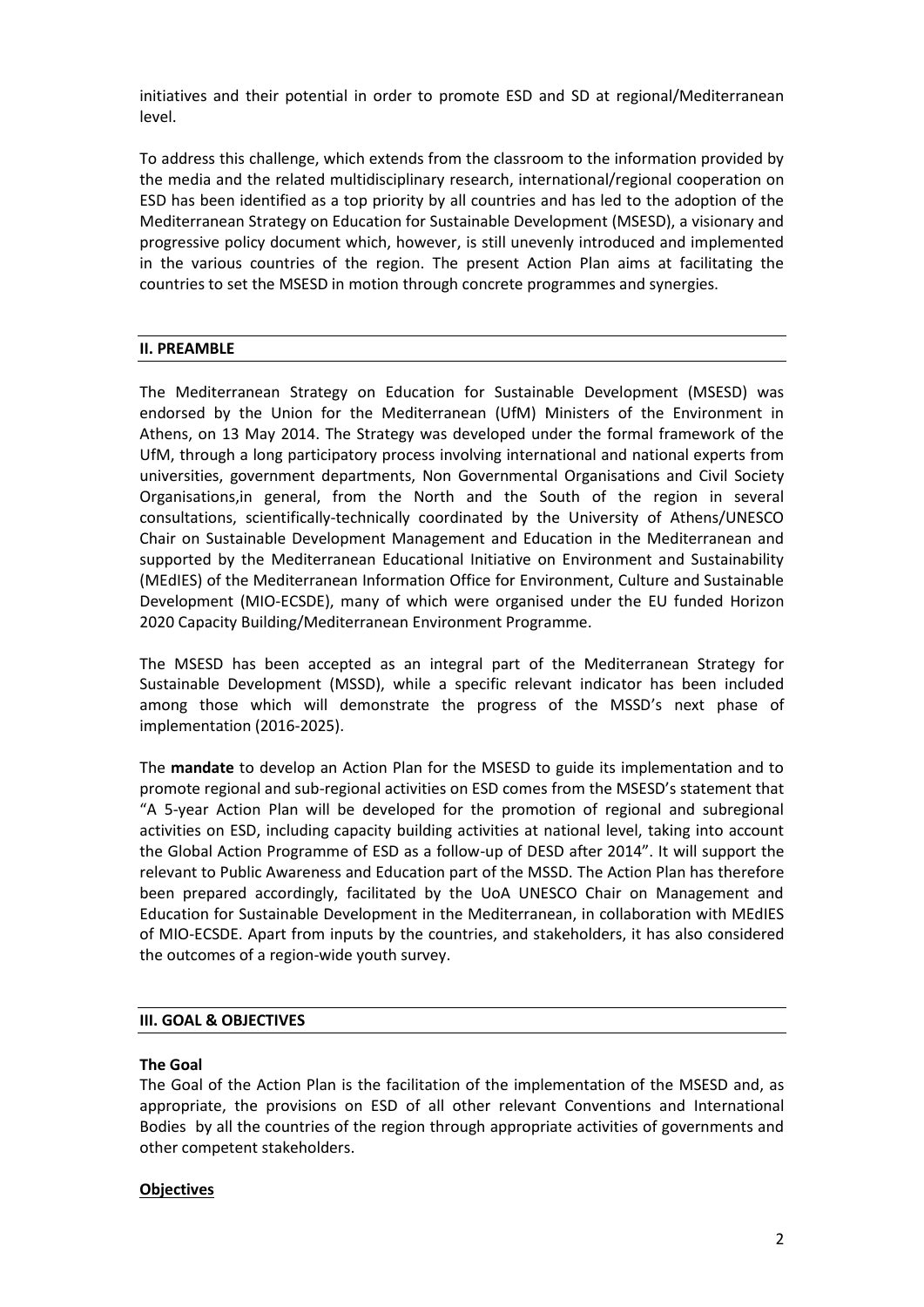The specific objectives of the Action Plan are to:

1. Facilitate through regional cooperation and activities the Ministries of Education of the region in planning and implementing their national ESD priorities as it relates to appropriate resources, thematic areas, educators' competences, etc.

2. Raise throughout the region the awareness and recognition of the fundamental role of Education, and ESD in particular as quality education, emphasizing also the developmental transformative and participatory character of ESD.

3. Ensure further support by governments and other bodies, mobilizing appropriate resources as it regards ESD mainstreaming, as called for by the MSESD.

4. Support the educational community of the region in content development for ESD along the lines described in the MSESD and for increasing human and material resources regarding the production of publically available educational materials, teacher training material, etc.

5. Assist Ministries of Environment, Water, Energy, Health, Agriculture, etc. of the region in mainstreaming their awareness and education campaigns and initiatives related to the SDGs, viewing the access to the aforementioned resources not only as basic need but also from the perspective of the human rights.

6. Provide identified priority areas to donors and supporters in regard to ESD key themes for the Mediterranean region.

7. Help the countries to fulfill their international commitments related to ESD towards UNESCO and other International Organisations.

8. Promote regional research projects building on existing regional and subregional experiences.

9. Enhance international cooperation among Educational Institutions and other stakeholders and CSOs in promoting effectively the SDGs and sustainable development approaches in the Mediterranean, through regional activities.

10. Contribute in addressing, through regional educational activities, the economic and humanitarian crises and peace issues in the region.

11. Facilitate the better synergy between educational initiatives and the private sector particularly as it concerns the optimisation of interactions within the corporate social responsibility programmes of enterprises and the "opening" to the society initiatives of educational institutions.

#### **IV. BACKGROUND**

The Action Plan is a "new generation" instrument, which could serve in an integrated way all major international commitments of the countries of the region related to ESD in a way easy to be followed by national administrations, reducing unnecessary overlaps and repetitions.

It is stressed that the Action Plan is directly related, on the one hand, to the two major relevant regional Mediterranean processes, namely: the Mediterranean Strategy on Education for Sustainable Development, under the UfM, and the Mediterranean Strategy for Sustainable Development (MSSD) (2016-2025) of the Barcelona Convention, coordinated by UNEP/MAP, and on the other, on the promotion and achievement of the Sustainable Development Goals (SDGs), while it takes due consideration and integrates the other relevant provisions deriving from international conventions and important international developments that have occurred since May 2014.

The figure below demonstrates the dynamic relations and initiatives (presented in the following paragraphs) that were considered for the drafting of the Action Plan and which are "serviced" by it.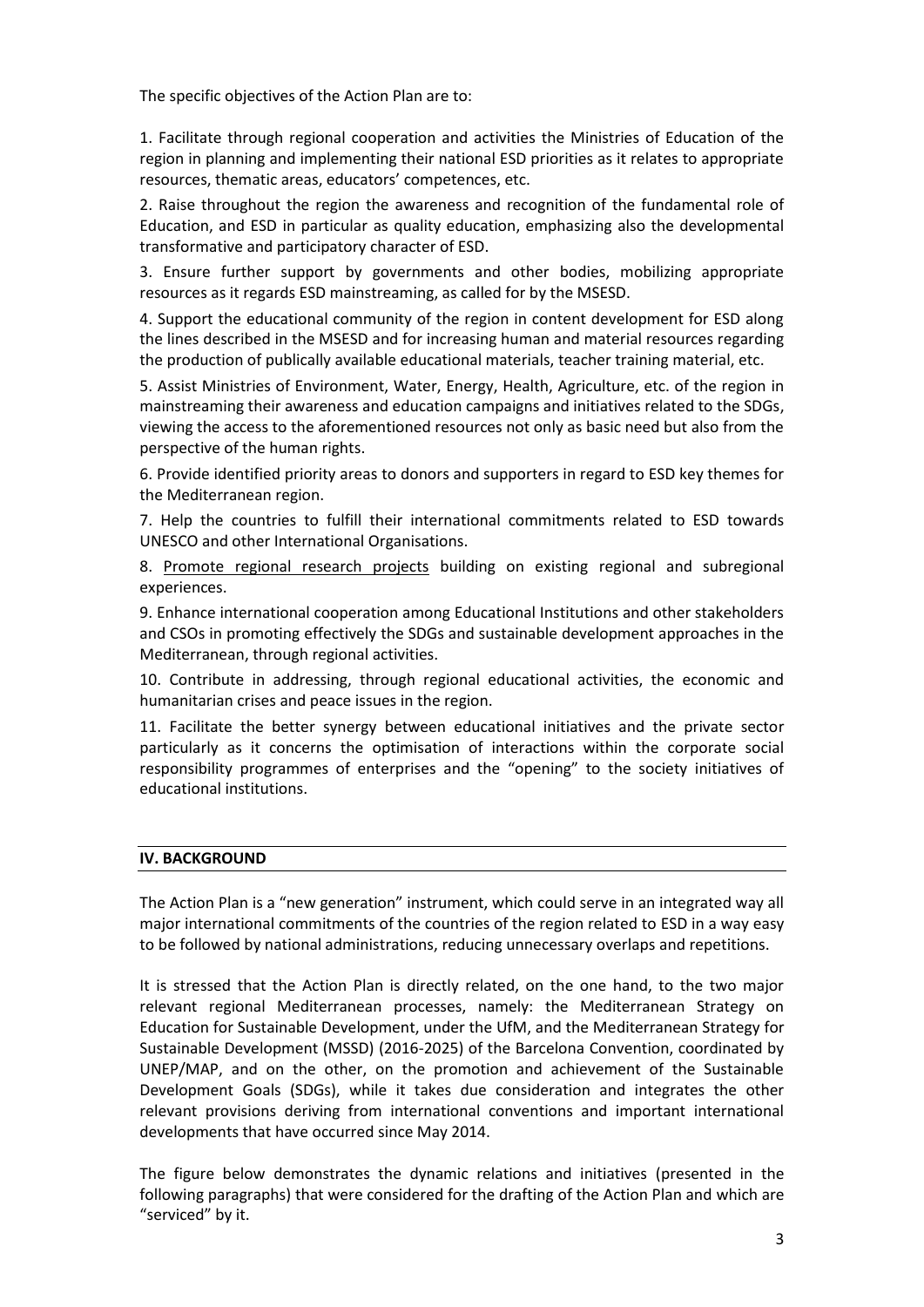

1. The **Mediterranean Strategy on Education for Sustainable Development** (MSESD). The Action Plan stems from and is fully aligned with it. The MSESD in its 81 Articles provides the regional Vision, defines the Aims and Objectives, the Scope and the Principles, explains the Implication for Education and proposes the Framework for Implementation identifying areas for action and national and international/regional level, while it also clarifies the modalities. The Framework for Implementation is the one providing the structural elements for the Action Plan.

AIM

The aim of the Strategy is to encourage countries of the Mediterranean to develop and incorporate ESD into their formal education systems, in all relevant subjects, and in non-formal and informal education…

OBJECTIVES:

(a) Ensure that policy, legislation and other regulatory and operational frameworks support ESD;

(b) Promote SD through formal, non-formal and informal learning;

(c) Equip educators with the competence to include SD in their teaching;

(d) Ensure that adequate tools and materials for ESD are accessible;

(e) Promote research on and development of ESD;

(f) Strengthen cooperation on ESD at all levels, including exchange of experience and technologies within the Mediterranean region

2. The **Mediterranean Strategy for Sustainable Development** (MSSD 2016-2025) is based on the integration between socio-economic development and protection of natural resources. This principle is encapsulated in the subtitle of the Strategy: "investing in environmental sustainability to achieve social and economic development". MSSD 2016-2025 is complementary with the Regional Action Plan on Sustainable Consumption and Production for the Mediterranean and its Roadmap for implementation, which focuses on four priority areas: e.g. food, agriculture and fisheries; goods manufacturing; tourism; and, housing and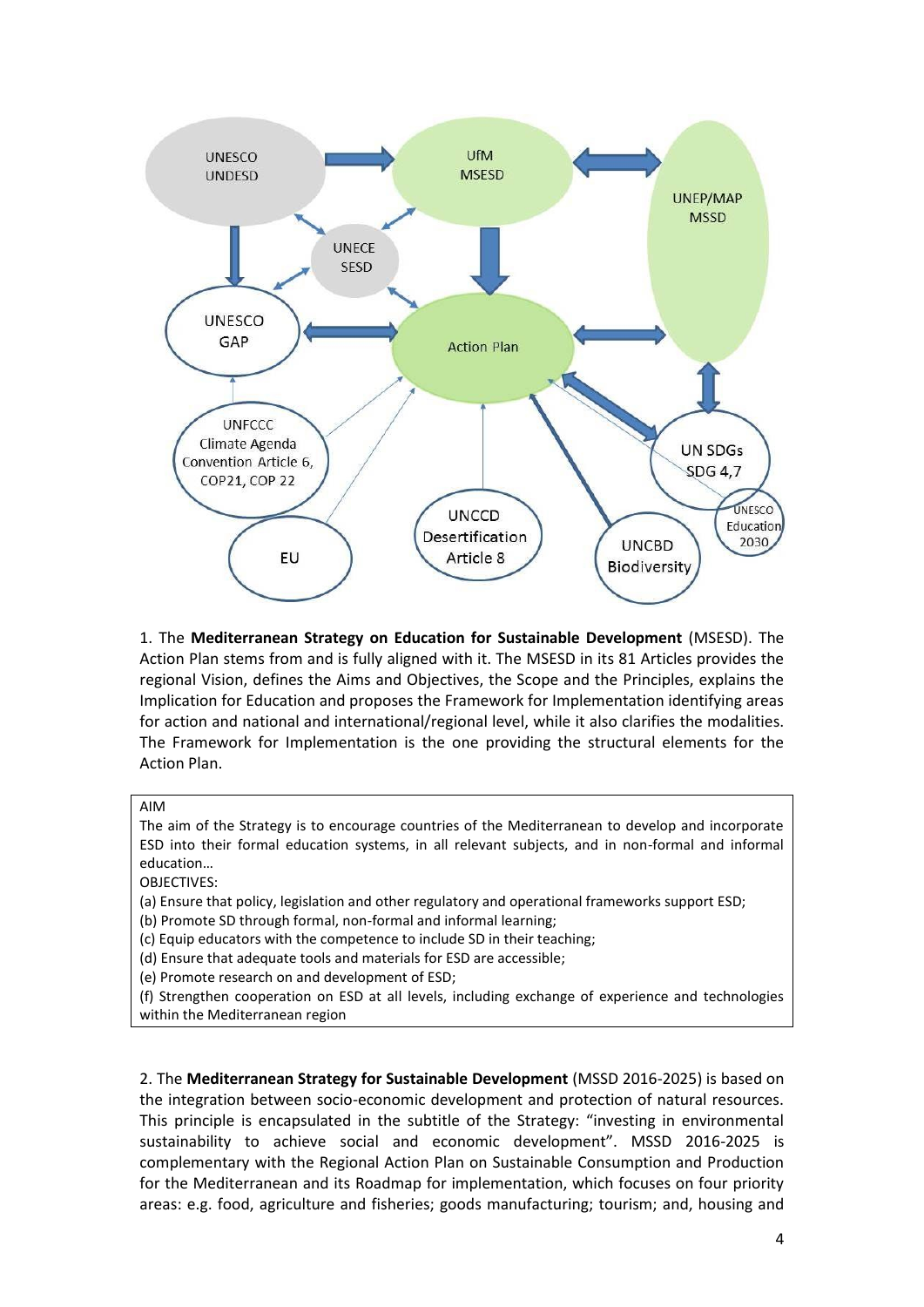construction. Those areas represent drivers of pollution generation and environmental pressures on the marine and coastal ecosystems but at the same time high contributors to the Mediterranean economies and to social well-being. The MSSD 2016-2025 was adopted by the Contracting Parties of the Barcelona Convention (including the EU) gathered in the 19th Conference of Parties (Athens, 9-12 February 2016) and is articulated around 6 objectives with 29 strategic directions and 147 actions. Within this Strategy, the MSESD was accepted as an integral part while it was also included in the "Athens Declaration" as instrumental to achieve the SDGs ("The Ministers mindful of the Mediterranean Strategy on Education for Sustainable Development, resolve to enhance public awareness and the role of education promoting sustainability and the implementation of the SDGs in the Mediterranean".)

In defining a regional process for the monitoring of the implementation of the Mediterranean Strategy for Sustainable Development (MSSD) 2016-2025 in relation with the adaptation of the Sustainable Development Goals (SDGs) to the Mediterranean region, a first core set of indicators (30-40), the so-called "Mediterranean Sustainability Dashboard" are under development that will be accessible and easy to communicate to decision makers. In this core set, the reference to the MSESD and an indicator for the Action Plan are included (see indicators).

3. The **UNESCO Global Action Programme (GAP) on ESD** that followed the UN Decade on ESD (post 2015 period), and in particular it's Five Priority Action Areas, namely:

i. Advancing ESD policy by mainstreaming ESD into both education and sustainable development policies.

ii. Transforming learning and training environments by integrating sustainability principles into education and training settings.

iii. Building capacities of educators and trainers to more effectively deliver ESD.

iv. Empowering and mobilizing youth by multiplying ESD actions among and led by youth.

v. Accelerating sustainable solutions at local and community level, scaling up ESD projects and multi-stakeholder ESD networks.

4. The **Education 2030 Framework for Action** and the Incheon Declaration which set out a new vision of Education towards inclusive and equitable quality education and lifelong learning for all.

5. The **17 Sustainable Development Goals (SDGs)** adopted by all the UN Member States, in most of which Education is mentioned as necessary for achieving their targets while SDG4 on Education emphasises the need to ensure that all girls and boys have quality primary and secondary education and all men and women have access to affordable technical, vocational and tertiary education as foundation of improving people's lives and sustainable development. Target 4.7 in particular provides that, "by 2030, all learners acquire the knowledge and skills needed to promote sustainable development, including, among others, through Education for Sustainable Development (ESD) and sustainable lifestyles, human rights, gender equality, promotion of a culture of peace and non-violence, global citizenship and appreciation of cultural diversity and of culture's contribution to sustainable development".

6. The **UN Framework Convention on Climate Change** (1992), in its Article 6, specifies that "the parties shall promote at the National and as appropriate sub-regional and regional levels. the development and implementation of educational and public awareness programmes on climate change and its effects; … Training of Scientific, Technical and Managerial Personnel; …Development and exchange of educational and public awareness material on climate change and its effects; and the development and implementation of education and training programmes, including the strengthening of national institutions and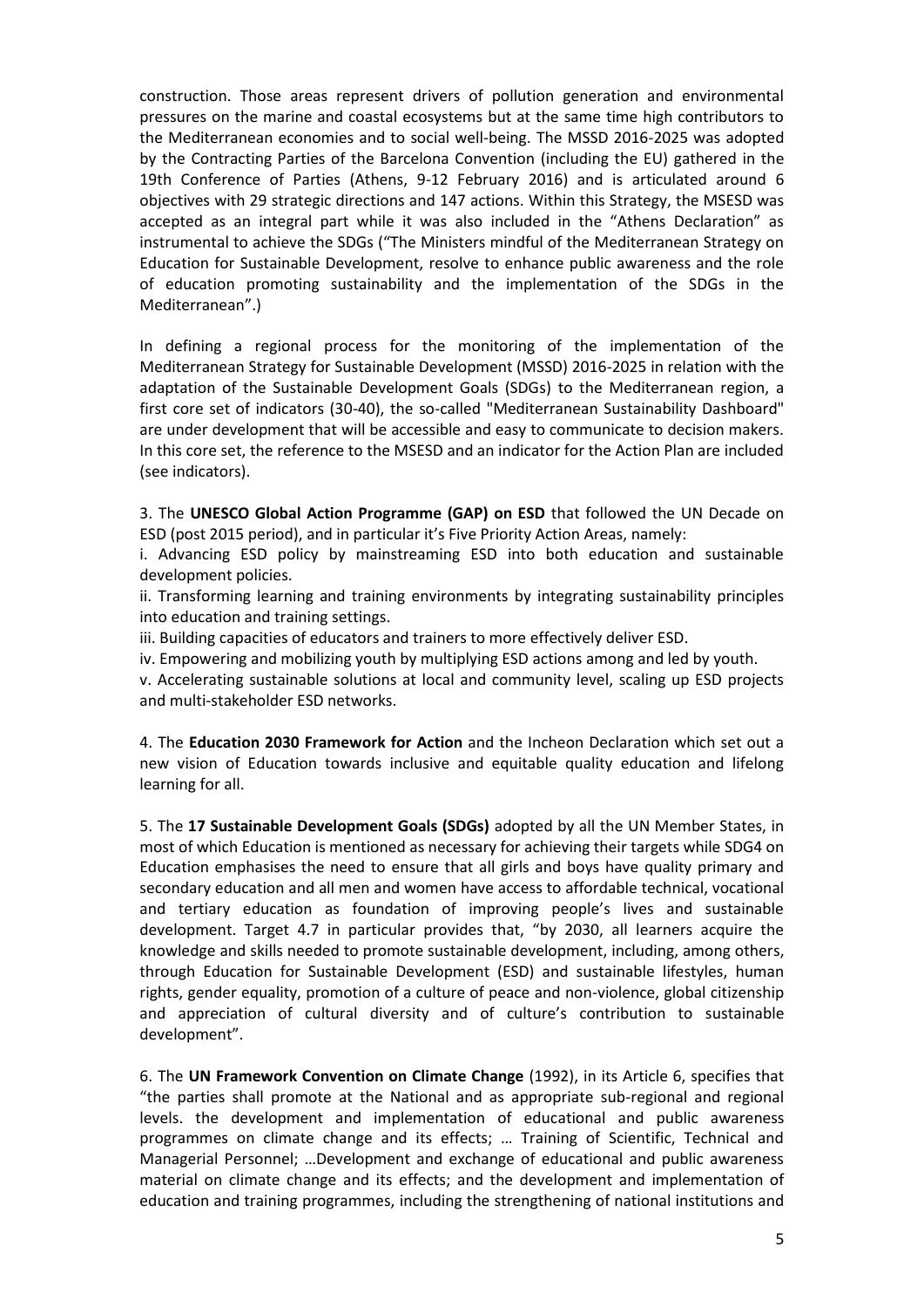the exchange or secondment of personnel to train experts in this field, in particular for developing countries".

Furthermore, the **UN Conference on Climate Change COP 21** (Paris, December 2015) hosted representatives of 195 governments who agreed in holding the increase in the global average temperature to well below 2°C above pre-industrial levels and in pursuing efforts to limit the temperature increase to 1.5°C above pre-industrial levels in order to significantly reduce the risks and impacts of climate change. In the Paris negotiations the critical role of education in climate change was given special attention: ESD and climate change education were included in the Paris Agreement, approved by the countries, while an entire thematic day of the Conference was dedicated to Education recognizing its top priority in the Climate Change Agenda.

In addition, at the High Level meeting organized during the COP22 in Marrakesh on the  $14<sup>th</sup>$ of November 2016, the UNESCO/UNFCCC Guidelines were launched and the role of education in preparing societies for global change and a greener future was a clear message.

7. The **UN Convention to Combat Desertification** (UNCCD, 1994) in its article 8 provides that "the overall strategy of national action programmes (to combat desertification), shall aim at strengthening the capacity of local authorities and ensuring the active involvement of local populations, communities and groups, with emphasis on education and training, mobilization of non-governmental organizations with proven expertise and strengthening of decentralized governmental structures. They shall, as appropriate, include training with regard to, and strengthening, public awareness and environmental education campaigns and disseminating knowledge of techniques relating to the sustainable management of natural resources". Also under article 11 it defines that priority areas for subregional action programmes shall, as appropriate, focus on capacity building, education and public awareness activities that are better carried out or supported at the subregional level.

8. The **UN Convention on Biological Diversity** (UNCBD), in its Article 13 provides that "the Contracting Parties shall:

a) promote and encourage understanding of the importance of, and the measures required for, the conservation of biological diversity, as well as its propagation through media, and the inclusion of these topics in educational programmes, and

b) cooperate, as appropriate, with other States and international organisations in developing educational and public awareness programmes with respect to conservation and sustainable use of biological diversity".

9. The Framework for the future implementation of the **UNECE Strategy for ESD** which provides for a series of countries of the north and east coasts of the Mediterranean (adopted at the 8th Environment for Europe Ministerial Conference in Batumi, Georgia, 8-10 June 2016) which calls for:

- 1. Encouraging whole-institution approaches by establishing ESD school plans or embedding ESD in existing school plans.
- 2. Promoting the extension of ESD in Teacher Education and in the Training of all educators.
- 3. Strengthening Technical and Vocational Education and Training (TVET) in support of sustainable development and green economy.
- 4. Strengthening integration of ESD in both international and national education and sustainable development policies and other relevant policies.
- 5. Linking ESD in formal, informal and non-formal education.

6. Acknowledging the important role of networks, including those of civil society, academia and science, non-governmental organizations, business and enterprises, in implementing ESD.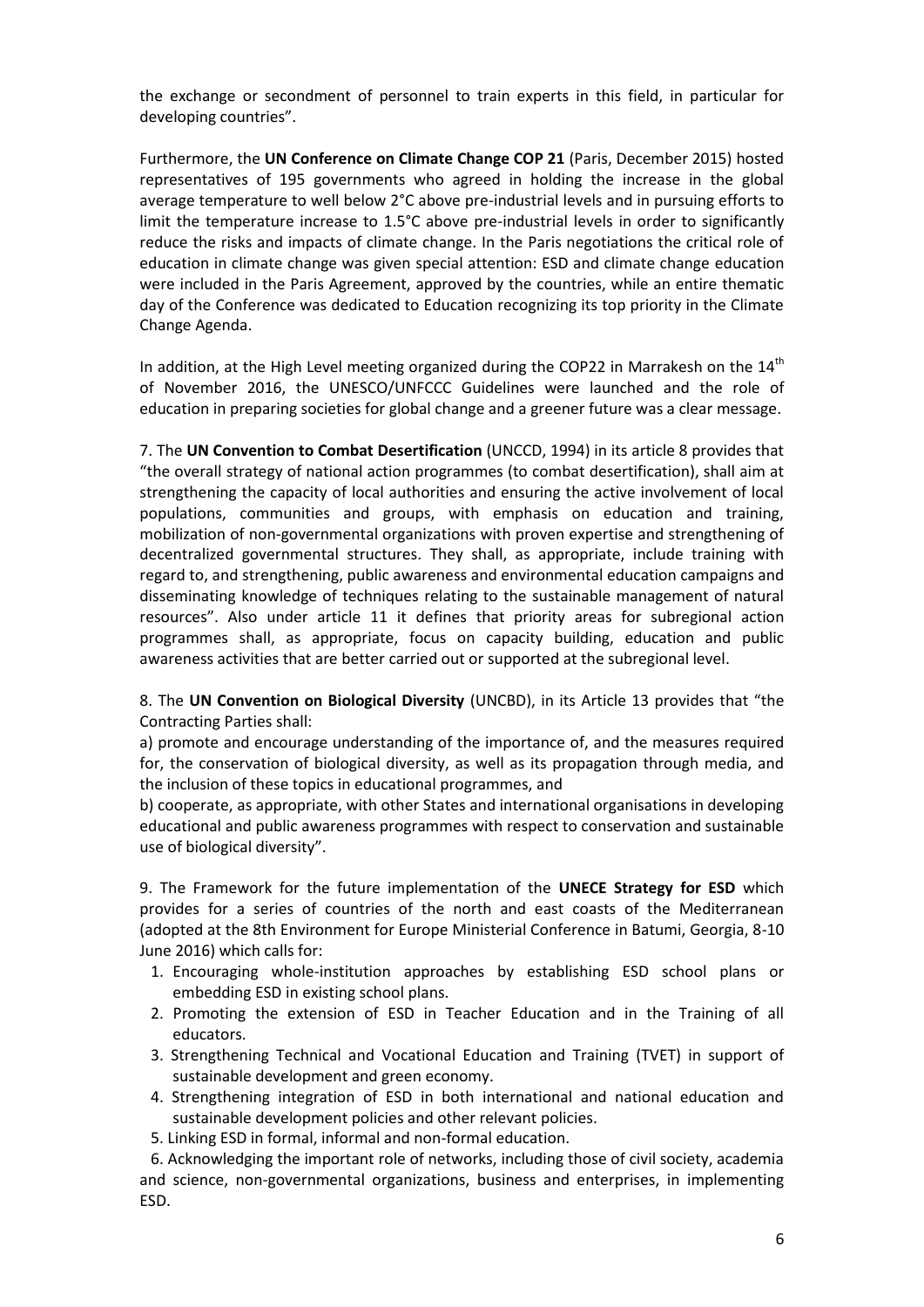A series of indicators have been introduced by UNECE some of which have been included (see V.D)

10. The relevant League of the Arab States efforts/initiatives namely: **the Plan for the Development of Education in Arab Countries** adopted in the Damascus Summit (2008) aiming at developing the quality of education, curricula, improving teachers' capacities, teaching methods, at all levels of education, vocational education and life-long learning; The **Arab Decade on adult learning and Literacy 2015-2024** (Sharm El Sheikh Summit 2015); the **Arab League Educational, Cultural, and Scientific Organisation (ALESCO) Strategic Plan for the period 2017-2022**.

11. The **Paris Declaration** on "Promoting Citizenship and the common values of freedom, tolerance and non-discrimination through Education" adopted at the informal meeting of European Union Education Ministers (17 March 2015).

In this respect, the present Action Plan meaningfully combines and reflects the provisions and commitments included in the aforementioned Conventions, Strategies and Declarations and, therefore, its implementation fulfils simultaneously all the ESD related priorities and commitments of the countries to the UN and other international organizations and fora.

Furthermore, the Action Plan was informed by a Survey on Mediterranean Youth Responses towards sustainable development and the current crisis that was run by the University of Athens /UNESCO Chair on Sustainable Development Management and Education in the Mediterranean and MIO-ECSDE throughout 2015.

# **V. RECOMMENDATIONS AND PROPOSED STRATEGIC DIRECTIONS FOR ACTIVITIES & PROGRAMMES**

The Action Plan directly derives from and reflects the "Framework of Implementation" of the MSESD (articles 42-70) and as a consequence, it elaborates and interprets the Framework's components in a more detailed and concrete way suggesting an indicative roadmap, in order to assist towards:

A. Enhancing the enabling conditions for the proper implementation of the MSESD.

B. Proposing a set of identified common regional programmes/projects of institutional/nonthematic nature.

C. Highlighting priority thematic issues for region-wide programmes

D. Proposing indicators of progress and monitoring.

# **A. Enhancing the enabling conditions for the proper implementation of the MSESD**

The Priority Areas of institutional and operational interventions as identified by the MSESD (the numbers in brackets correspond to the relevant articles of the Strategy) are presented below, together with key Recommended Activities for the Action Plan and an indicative roadmap (the dates in the parentheses are only indicative).

Priority Area 1 [Article 42]: To include SD perspectives throughout formal, non-formal and informal education strong political support will be necessary at all levels and sectors of governance.

*Recommended Activities (till the end of 2017):*

i. Translate the MSESD into the national language.

ii. Distribute it to the relevant authorities and bodies including civil society organisations.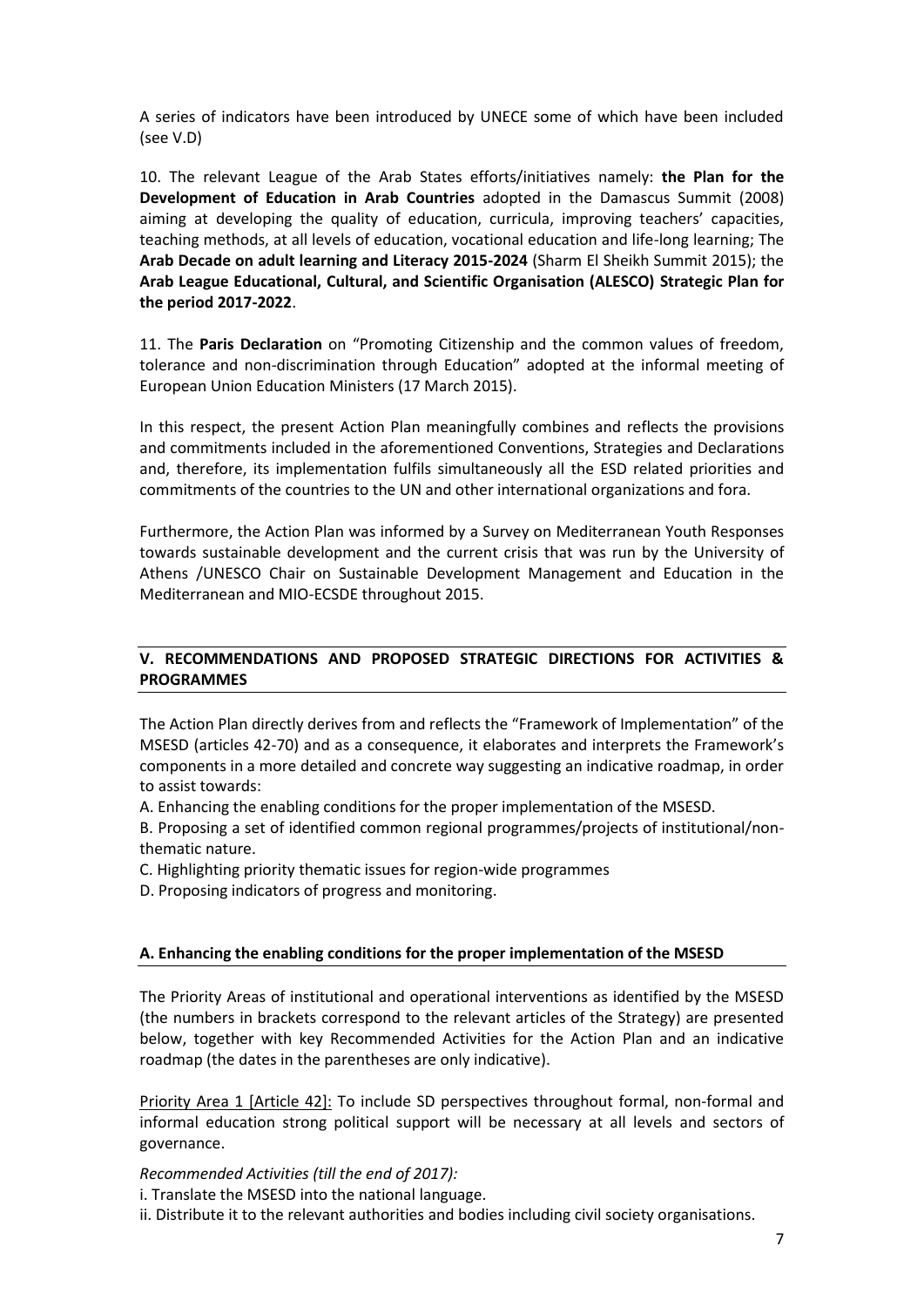iii. Designate a focal point for regular contact and coordination.

Priority Area 2 [Articles 48 & 49]: National implementation plans should serve as a core element of implementation.

#### *Recommended Activities:*

i. Set up a National ESD platform/Committee /Body involving all stakeholders from the relevant Ministries (Education, Environment, etc.), Academia, Educators' representatives, CSOs, etc. (till the end of 2017) to:

ii. Draft/review/revise/amend, if needed, the National Plan on ESD. (till the end of 2018) iii. Launch the implementation of the National Plan (till the end of 2018).

iv. Collect the necessary data, share information and stimulate partnerships on ESD among different actors. (starting from the end of 2018)

Priority Area 3 [Article 50]: Curricula and extra curricula activities should include and support ESD.

# *Recommended Activities:*

i. Adopt appropriate "frameworks" (including legal, institutional, learning outcome, competences) for ESD at all levels of education, in all disciplines and subjects. (till the end of 2019)

ii. Integrate SD principles into the study programmes and introduce whenever necessary special courses at all levels of Higher Education. (till the end of 2020)

iii. Promote "Whole Institution Approach" (WIA)<sup>\*</sup>, improve the provision and management of education facilities towards SD. (till the end of 2020)

iv. Promote assessments of the impact of ESD programmes on learners' behaviours, employing appropriate methodologies

Priority Area 4 [Articles 52-53]: Professional development on SD and lifelong learning on SD to be promoted and enhanced.

#### *Recommended Activities (till the end of 2019):*

i. Offer SD-related learning opportunities in education for professionals of all disciplines in relation to the efforts for achieving the SDGs and enhance their employability.

ii. Support community-based SD awareness raising activities, involving local regional (sub national) authorities, media, CSOs/NGOs, as well as formal educational institutions.

Priority Area 5 [Articles 54-55]: Professionals within the education sector to build capacities on ESD.

#### *Recommended Activities (till the end of 2019):*

 $\overline{\phantom{a}}$ 

i. Provide pre-service ESD competence development opportunities for young educators and for staff involved in the education sector.

ii. Include ESD related issues in in-service training and re-training programmes for educators at all levels of education and for other stakeholders in the educational field (Directors, Inspectors, Counselors, etc.).

iii. Familiarize educators with the pedagogical approaches of ESD in the formal and nonformal context and all the interested parties of the school process with the theory and praxis of the "Whole Institution Approach". In this context educators should be provided with the interdependence and freedom to undertake initiatives and adopt interactive methodologies in their educational practices.

*The whole-institution approach involves more than integrating sustainability in the curricula. It is a cohesive, collective and collaborative approach, implying that the whole educational institution including: curriculum and teaching/learning, campus management and "institution" culture (administration-leadership-teachers-students) recognizes diversity and promotes shared commitment to quality teaching and improving student achievements, as well as that the educational institution interacts with the local society. (UNESCO 2014).*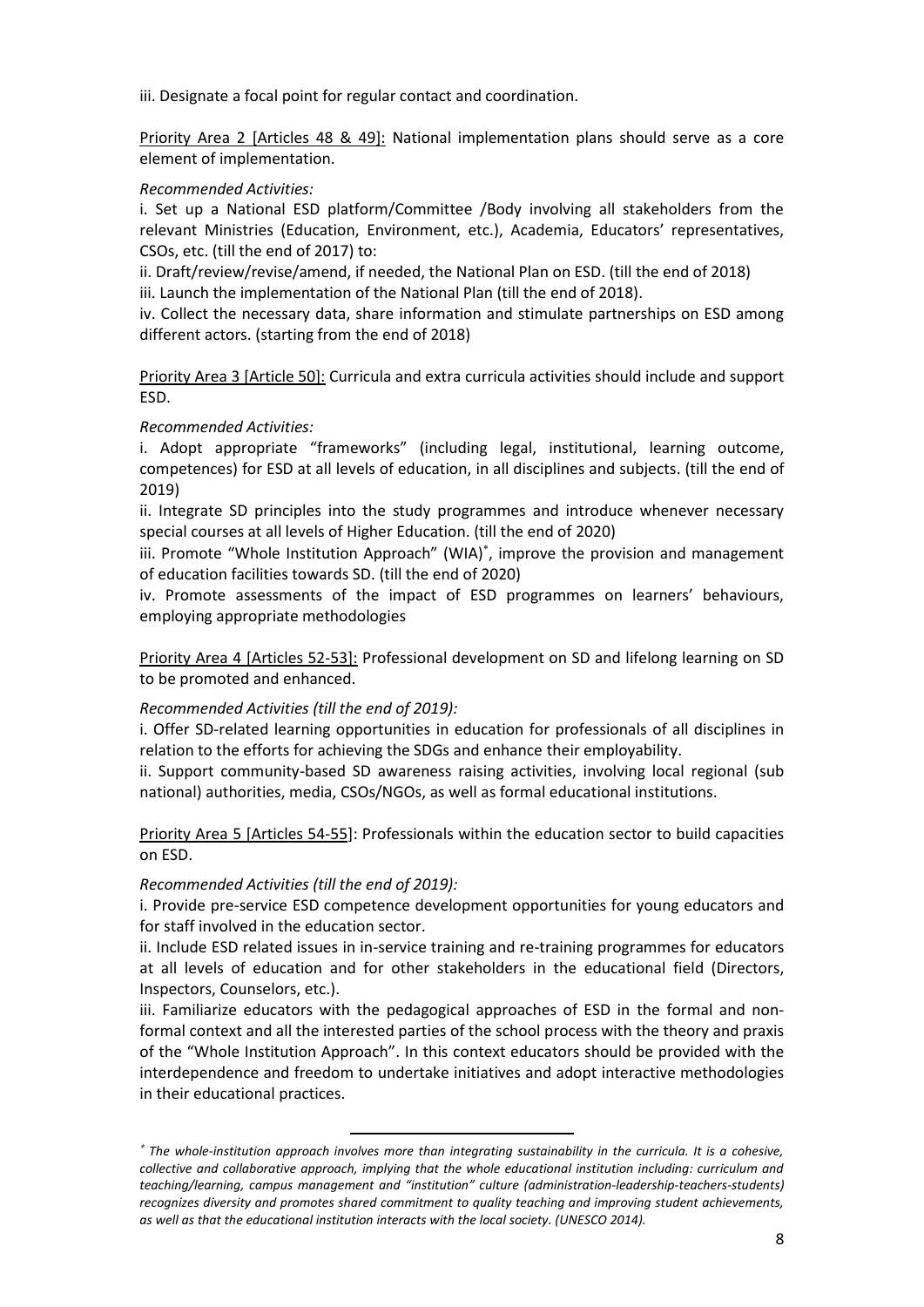iv. Develop criteria for validating and recognition of professional competence in ESD. The Educators Competences in ESD developed by the UNECE Expert Group (2011) should be considered.

Priority Area 6 [Articles 56-57]: Accessible materials for ESD at all levels need to be developed.

#### *Recommended Activities (till the end of 2019):*

i. Ensure that adequate ESD materials and other resources for educators, youth workers, learners, young people and researchers for all levels of education and training are available and open for public use.

ii. Make use of Information and Communication Technology (ICT) for both learning and youth work purposes and for sharing information.

iii. Develop strategies for appropriate dissemination of ESD materials.

Priority Area 7 [Articles 58-60]: Interdisciplinary research on ESD should offer a continuing basis in further developing ESD.

### *Recommended Activities (till the end of 2019):*

i. Promote research on the content of ESD, teaching and learning methods; youth work methods; the economic impacts/benefits of and incentives for ESD; indicators and evaluation instruments for ESD, involving in this activity non-education stakeholders i.e. enterprises, local authorities, youth and civil society associations, etc.

ii. Share the results of research with relevant actors locally, regionally and globally, incorporate the results into different parts of the education system and share examples of good practices.

Priority Area 8 [Articles 61-62]: Support cooperation on ESD at the regional level to review and facilitate the implementation of the Strategy.

#### *Recommended Activities (till the end of 2019):*

Follow closely and synergise with international and regional processes (e.g. UNESCO/GAP, UfM, MSSD, SDGs), that could enhance the implementation of the MSESD and, in particular, through:

- i. the co-operation of the countries at regional level.
- ii. the active involvement of the Mediterranean region in contributing to the ESD agenda at global level.

Priority Area 9 [Article 64]: Regional and subregional forums that bring together members of the education community, such as civil servants, educators and researchers, and other relevant actors including youth and civil society actors to share their experience and good practices on SD- and ESD-related issues should receive high priority.

#### *Recommended Activities (till the end of 2021):*

i. Reinforce international cooperation in the framework of the implementation of the MSESD and the National Plans.

ii. Utilise systematically ESD in supporting common activities of countries for the achievements of the SDGs at regional and subregional level.

iii. Elaborate and implement an appropriate high level information/training programme on SD challenges and opportunities in the Mediterranean targeting decision makers, parliamentarians, national and local authorities, administrators, leadership in the private sector, the media, etc.

Priority Area 10 [Article 65]: (till the end of 2021)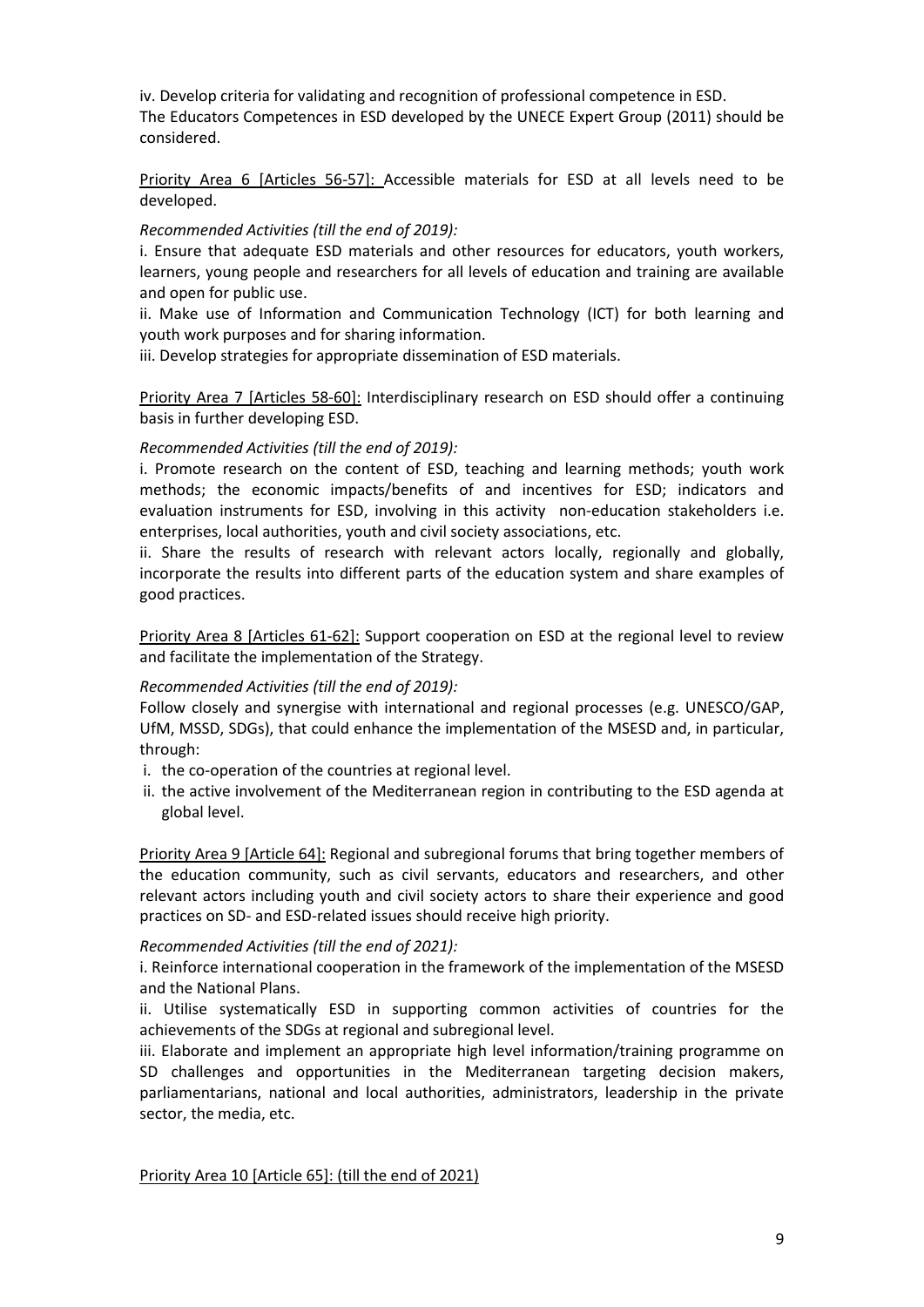The complex nature of ESD requires that, in addition to the education community, other relevant international actors be involved for enhancing SD related knowledge and skills of professionals and decision makers.

#### *Recommended Activities (till the end of 2021):*

Actively involve international/regional organisations, Chambers of crucial sectors, e.g. Tourism, Agriculture, Water, and organisations representing Parliamentarians, Municipal Councils, youth organisations, etc., to work in partnership with the countries and other stakeholders contributing to, benefiting from and promoting the implementation of the MSESD.

Priority Area 11 [Article 66]: Experiences and needs vary in different parts of the Mediterranean region. Subregional cooperation needs to be strengthened.

#### *Recommended Activities:*

Subregional programmes such as those related to: 5+5 for the Western Mediterranean subregion on Water, the Ionian-Adriatic initiative, etc., need to develop or synergise with educational components. Also the already labelled under the UfM "Blue-Green Med Project" with partnership of several regional CSOs under the UfM needs to be supported and implemented (till the end of 2019). Exchange and share the good practices in ESD produced by the aforementioned processes.

Priority Area 12 [Articles 67-68]: Continuous assessment of the ESD needs in different subregions is required. Some of their problems are lack of adequate teaching and awareness materials, the inefficient use of the capacity of higher education and research institutions, the shortage of skilled educators and insufficient awareness raising as well as a lack of interdepartmental and multi-stakeholder cooperation on ESD.

#### *Recommended Activities:*

i. Reinforce the production of ESD materials in cooperation with UNESCO, and other regional competent bodies and organisations. (till the end of 2019)

ii. Strengthen existing regional and subregional alliances and networks working on ESD and encourage twinning programmes, bilateral cooperation and partnerships; peer-to-peer capacity building. (till the end of 2019)

iii. Use, as appropriate, other relevant agreements to raise awareness of SD; facilitate the sharing of good practices and experiences on innovation and information of national experiences and projects in development cooperation on ESD-related issues, e.g. by using ICT tools the Internet and social media; include ESD in relevant bilateral and multilateral programmes; encourage the participation of NGOs and other major groups in international cooperation on ESD; encourage and coordinate international events for SD-awareness raising; and encourage the sharing of experience. (till the end of 2020)

#### **B. Proposed Regional Programmes**

The Action Plan includes the following set of identified common regional 'institutional' (nonthematic) programmes, some either existing and some new/proposed, that could help the countries not only to raise awareness on environment and SD, on key for the region topics, but also as tools to create the necessary 'enabling' environment in order to achieve various SDGs. The proposed programmes should be open to all countries and stakeholders of the region and could be developed and implemented by making systematic use of the existing opportunities and programmes provided by UNESCO, the EU, UNEP, etc. and of the existing networking schemes among Schools, Universities, Educational Centres, CSOs/NGOs, etc.

1. Programme for the promotion of the Whole Institution Approach in at least 50% of the schools of each country based on three-year ESD school plans involving all classes and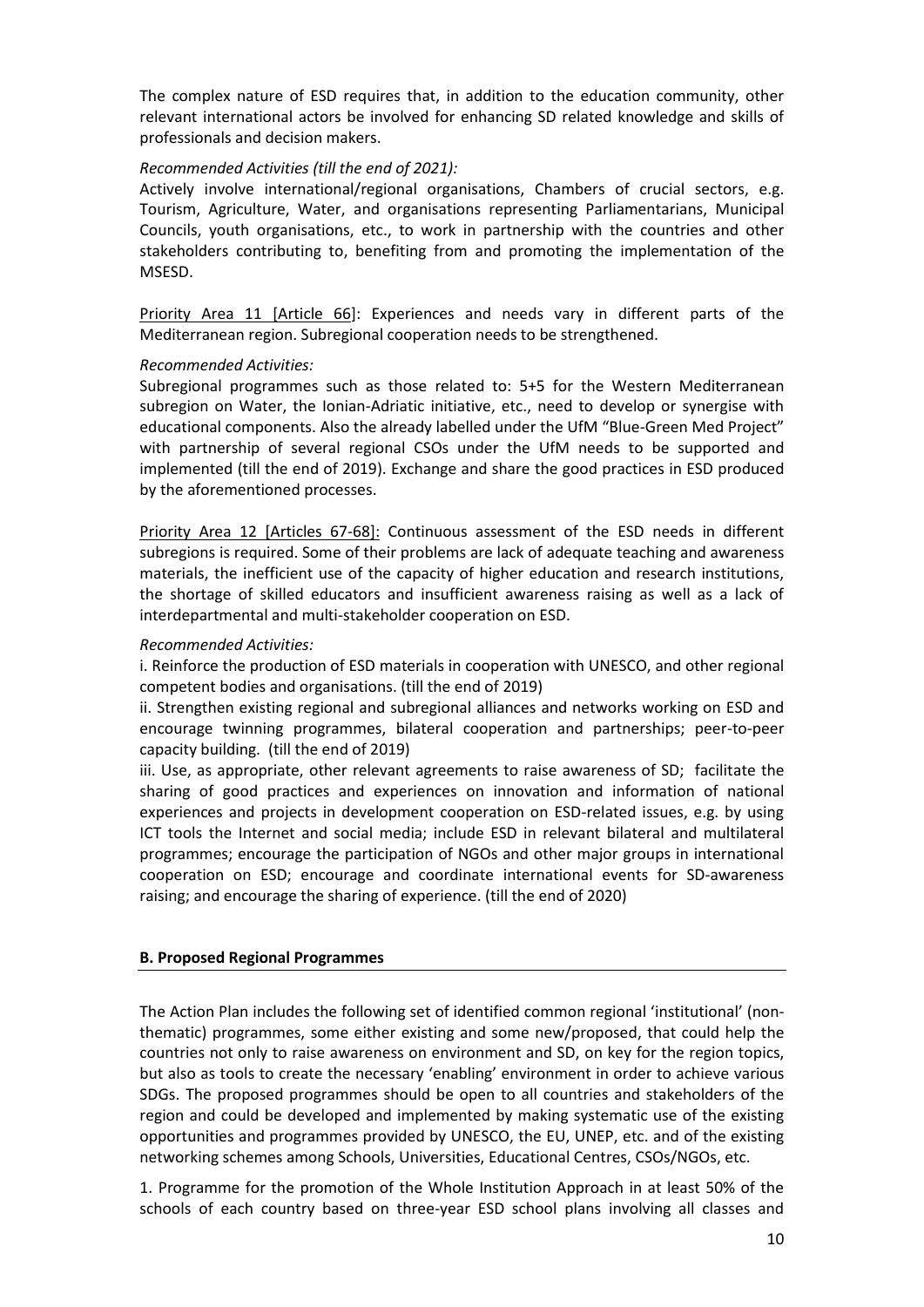available means (e.g. including application of Non Conventional Water Resources, increasing the energy efficiency of schools through various means, waste management, school gardens, alternative transportation, health nutrition, promotion of dialogue, consensus and respect of different opinions, promoting action and change at school and in the community, active relationship with the school neighborhood and local society, participatory school governance, students' participation in decision formulation, parents' involvement in projects, projects/activities on SDGs making links of local relevance, projects with farmers, professionals, SCP initiatives, etc.).

2. School Twinnings Programme for primary and secondary education levels between different countries of the region.

3. Programme to mobilise youth activities including activities of youth associations and programmes supported by national and local authorities.

4. Programme for supporting joint projects among Schools, Local Authorities, Private Sector and NGOs (CSOs) of the Mediterranean region (North – South, South-South) on ESD.

5. Programme for enhancing the linkage between outdoor education, ESD and specially designated areas (e.g. Biosphere Reserves, Protected Areas) with an emphasis on training activities and regional/sub-regional summer schools/universities, etc.

6. "Peer-to-peer" Capacity Building Programme for school teachers and/or staff of Ministries of Education, etc. within e.g. an extended SWIM-Horizon2020 Support Mechanism.

7. Programme on ESD inclusion in Higher Education, particularly at the post-graduate level.

8. Programmes supporting Exchanges on ESD among Educational Institutions of the Mediterranean region (like the Erasmus+ for the EU).

9. Programme on common e-learning courses on SD/ESD among Mediterranean Universities.

10. Programme aiming at the promotion and adoption of ESD Charters by Higher Education Institutions based on the Whole Institution Approach (e.g. curricula reform including or reinforcing basic courses on SD in the Mediterranean).

11. Post-graduate programmes among Mediterranean Universities for joint Master Degrees on ESD/SD issues.

12. Programme on Research on ESD involving Higher Education and Research Institutes and Centres from the entire Euro-Mediterranean region.

13. Programme for the enhancement of cooperation on ESD by strengthening and expanding the regional Networks working on ESD.

14. Supporting Programmes for Regional cooperation on the adult education sector and lifelong learning.

15. Creation of an Association of Mediterranean Training Centres with competences on ESD.

16. Programme covering different aspects of ESD in view of the extreme importance of the refugee and migration crisis evolving in the Mediterranean addressing (a) refugees and migrants with emphasis on children, (b) the host communities, (c) vocational trainings.

17. Capacity Building Programme for Media/Journalists dealing with awareness raising on ESD issues.

#### **C. Priority thematic issues for ESD in the Mediterranean region**

The priority thematic issues regarding ESD which regional programmes and activities shall target, either independently or as cross-cutting issues, are listed below together with some relevant key international and regional potential partners.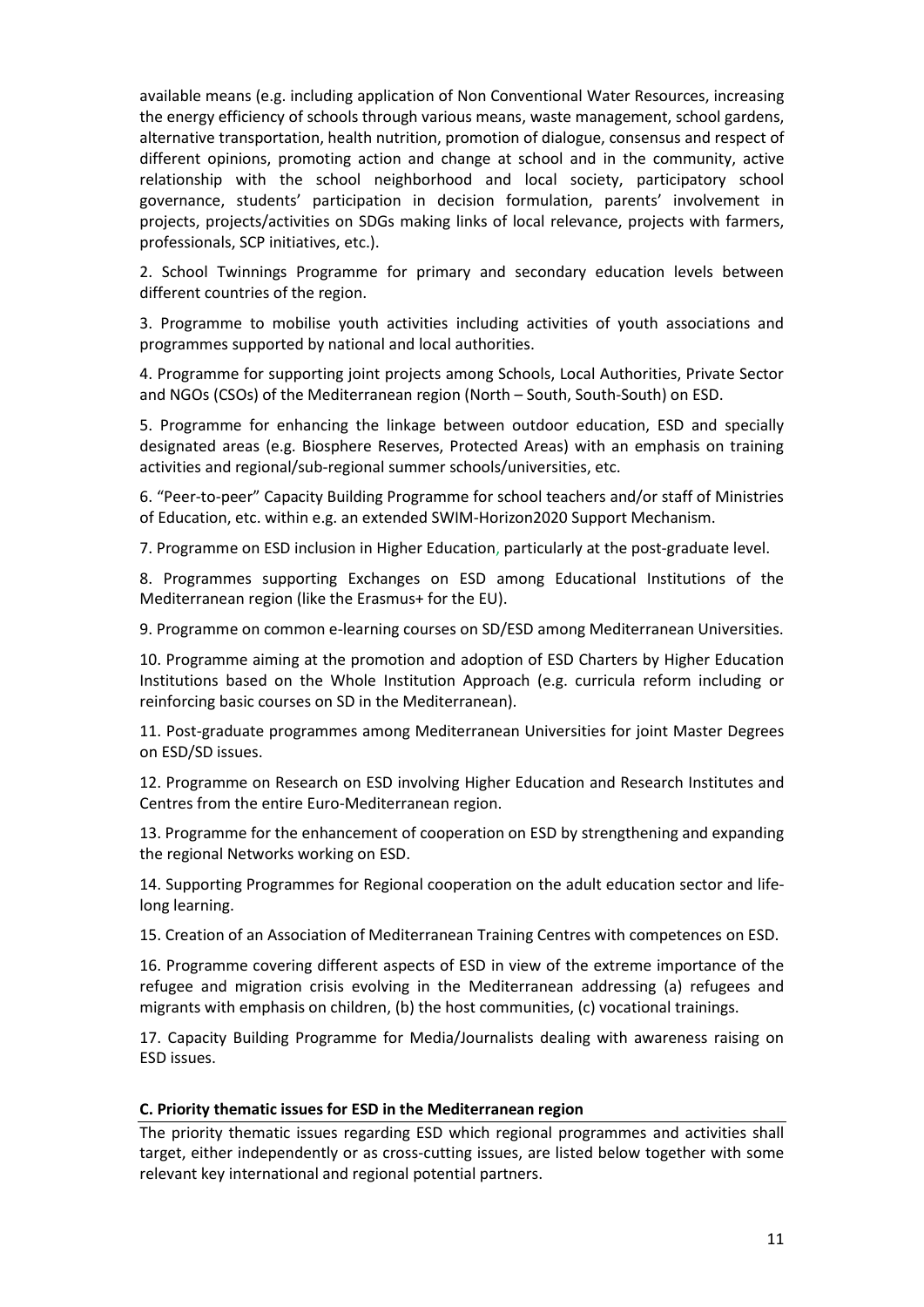1. Climate Change Adaptation and Mitigation building on the guidelines issued by UNESCO and UNFCCC | UN Alliance on Climate Change Education, Training and Public Awareness Secretariat of UNFCCC; GWP-Med; UfM

2. Alternative Energy Sources; Energy footprint | UN-Energy; UfM

3. Biodiversity; Sustainable management of Protected Areas; Ecosystem services | UNESCO Man and Biosphere Programme; International Union for Conservation of Nature (IUCN); UN Convention on Biological Diversity (UNCBD); UfM; WWF; BirdLife International

4. Land erosion and desertification | UN Convention to Combat Desertification (UNCCD); UfM

5. Cultural Diversity, Heritage and the values it carries, with due attention to the importance of native languages and indigenous traditions| UNESCO; The Euro-Mediterranean Anna Lindh Foundation for the dialogue between cultures; MIO-ECSDE

6. Empowerment of Women and Youth | The Euro-Mediterranean Anna Lindh Foundation for the dialogue between cultures (ALF); UN Population Fund; UN Women; UfM

7. Integrated Water Resources Management; Non Conventional Water Resources (NCWRs) | Global Water Partnership-Mediterranean (GWP-Med); UfM

8. Marine Resources; Blue/Green Economy; Fisheries; Marine litter; Integrated Coastal Zone Management | UNEP-MAP; UfM; The follow-up to the Strategic Partnership for the Mediterranean Sea Large Marine Ecosystem (MedPartnership)

9. Migration and Refugees Crisis - direct and indirect impacts including rights of displaced populations | The UN Refugee Agency (UNHCR); ALF

10. Peace / Conflict resolution and promotion of spirit of tolerance, co-existence, away from religious and cultural fundamentalism | UNESCO; the UN Refugee Agency (UNHCR); ALF

11. Public Participation in planning and decision making on Sustainable Development issues | Aarhus Convention; MIO-ECSDE; RAED

12. Sustainable cities; Urban environment | Local Governments for Sustainability (ICLEI); MedCities; GWP-Med ; UfM; ALF

13. Sustainable Consumption and Production patterns | UNEP 10 Year Framework Programme/Global Action on SCR; UNEP-MAP SCP/RAC; UfM

14. Waste Management; Life Cycle of Products; Recycling | UNEP-MAP SCP/RAC; UfM; SWEEP Net

15. Sustainable Tourism | Sustainable Tourism Programme of the UNEP 10 Year Framework Programme on SCR; UfM

16. Private Sector and Public Private Synergies for SD (e.g. Corporate Social Responsibility-CSR) | OECD; GWP; UfM

#### **D. Proposed Indicators of progress, monitoring and reporting**

Consistent with Article 70 of the MSESD, Ministers, at relevant regional Conferences (UfM, MCSD, UNESCO, etc.) on Education, Environment, Sustainable Development, etc., may wish to include sessions, discuss and report progress on the implementation of the MSESD.

The following initial set of indicators to monitor the MSESD's progress and to serve also reporting purposes are proposed. They will be further enriched and elaborated in line with developments at Mediterranean and Global level.

INDICATOR 1. Number of countries that have launched national strategies on ESD.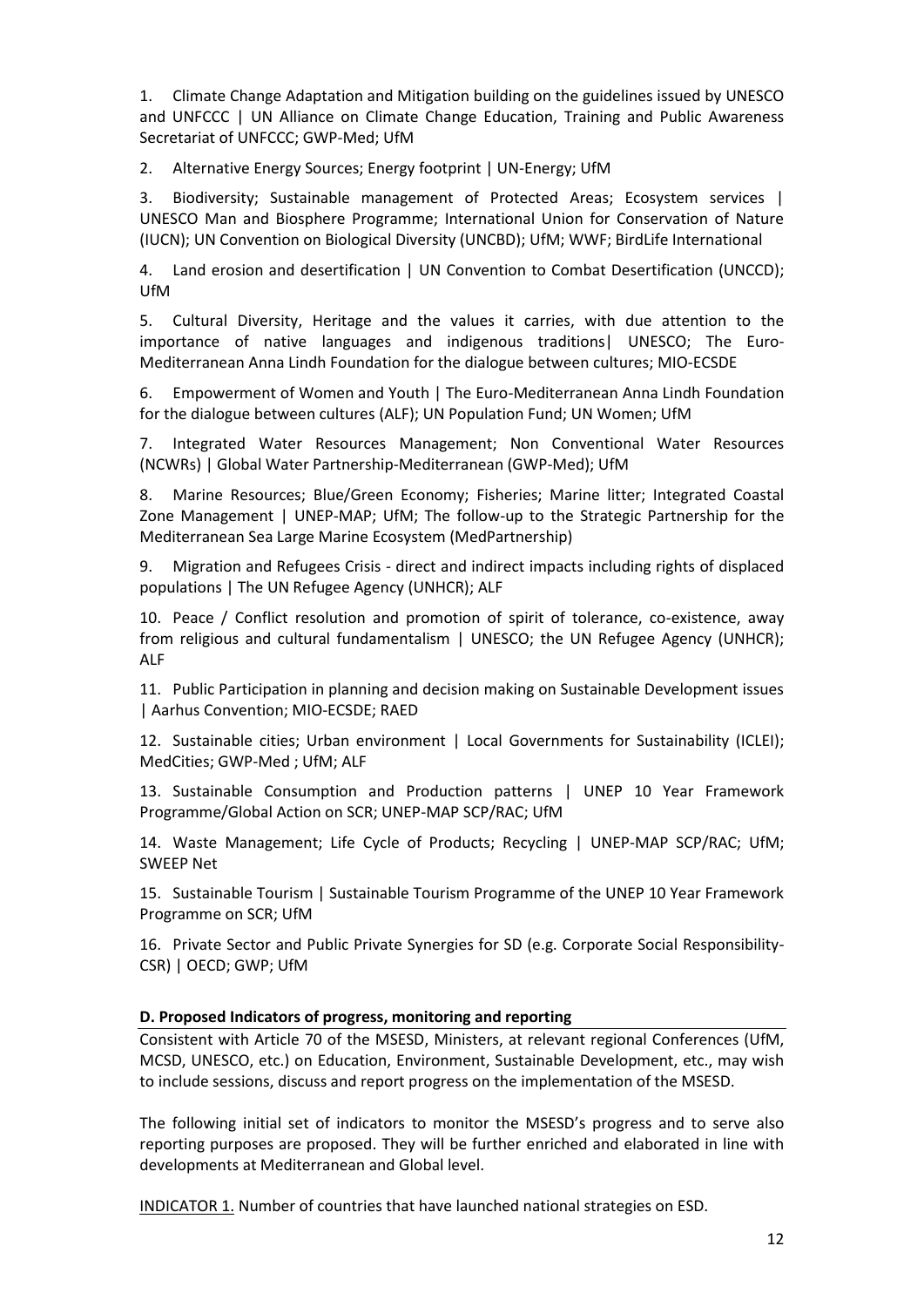Deriving from the "Mediterranean Sustainability Dashboard" (under development) that will be used for monitoring the progress of implementation of the MSSD (2016-2015)

INDICATOR 2. Extent to which (i) Global Citizenship Education and (ii) Education for Sustainable Development, including gender equality and human rights, are mainstreamed in (a) national education policies

(b) curricula

(c) teacher education

(d) student assessment

This can be derived from the global indicators (under development) for SDG 4.7. Guidelines for the assessment of the components of the indicator could eventually be deduced from the UNECE Indicators on ESD already used by some of the Mediterranean countries (http://www.unece.org/fileadmin/DAM/env/esd/01\_Typo3site/LearningFromEachOther.pdf)

INDICATOR 3. Percentage of students by age group (or level of education) showing adequate understanding of issues relating to global citizenship and sustainability. This can be derived from the thematic indicators (under development) for SDG 4.7

INDICATOR 4. Extent to which regional/international cooperation on ESD is strengthened within the Mediterranean region, and more specifically:

(a) The public authorities that cooperate in or support international networks on ESD (Yes/No and list of networks)

(b) The educational institutions/organisations (formal and non-formal) in the countries that participate in international networks related to ESD (Yes/No and list of networks)

(c) Existence of State, bilateral and/or multilateral cooperation mechanisms/agreements that include an explicit ESD component (Yes/No and list of mechanisms/agreements)

(d) Steps taken by the Government to promote ESD in international forums outside the region (Y/N and list of initiatives)

Deriving from the UNECE Indicators on ESD

#### **VI. ROLES, RESPONSIBILITIES and FINANCING**

1. Consistent with Articles 71 to 77 of the MSESD, it is reaffirmed that the implementation of the Action Plan is primarily the responsibility of the Governments and the Authorities designated for the implementation of Educational Policies of each country. Because of the multi- and inter-disciplinary nature of ESD, other Ministries, Agencies, organisations and stakeholders should be encouraged to support ESD initiatives and collaborate in the design, support and implementation of ESD programmes beyond the schooling system, recognising ESD interventions as important components of management and professional development of various sectors including health, industry, tourism, agriculture, financing, trade, construction and media. To facilitate coordinated approaches, countries are encouraged to appoint an Officer/Focal Point responsible for ESD in every Ministry of Education.

2. For the MSESD and its Action Plan to substantially contribute to the sustainable future of the Mediterranean, ensuring adequate funding for ESD is an important precondition. Although, as stated in Article 75 of the MSESD, the cost of its implementation should, in principle, be borne by each country in coordination with other investments for Education, ESD should be supported also from additional budgets and funds dedicated to the achievement of the SDGs, beyond SDG 4 and contributions by donors. Similarly countries facing serious refugee flows should be assisted in dealing with ESD for refugees and host communities.